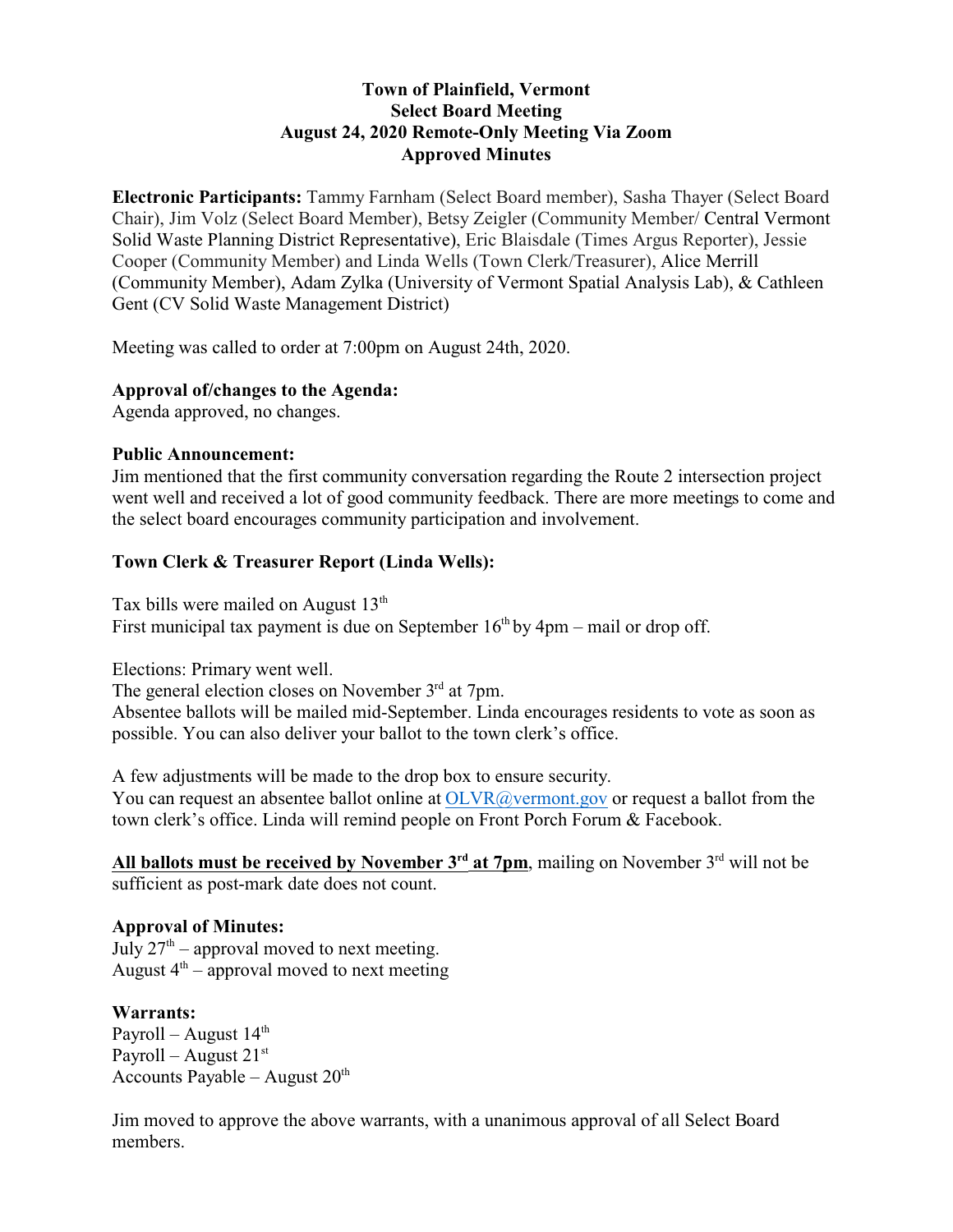## **Email Scam:**

Linda received an email from what appeared to be from Sasha requesting a check sent to the vendor. In the second email, they requested a certified check sent to a vendor in Florida. Linda looked into it found that it was fraudulent and reported it to the attorney general's office.

## **Update on the Catch Basin Repair:**

The catch basin was repaired on August 11<sup>th</sup> by Darrell Mathews Excavation, Linda indicated that they were able to get the job done in 1 day.

## **Guardrail Update:**

The guardrail was installed on Barre Hill and replaced on Lower Road by F.R Lafayette. The lower road installation was okayed by Michael, and he did not realize that it was not approved by the select board. Linda and the select board agreed that they can find money in the budget to make it work  $\sim$  approximately \$700.

## **Digitize Town Land Records Grant:**

FEMA COVID-19 relief to aid the digitization of town land records. Linda is going to apply for funds once the bids are received. September  $3<sup>rd</sup>$  grant is due.

Sasha participated in a webinar regarding the digitization that it could go back as far as 40 years. This grant requires 5 years to be digitized. Updates can be modified again in December for the grant.

# **LGER grant:**

COVID-19 expense reimbursement, deadline is September 4<sup>th</sup>, back-up documentation due in December. Expenses equate to about \$1,700. Linda will submit the application and work on the totals afterward. Sasha indicated the cost of Zoom & sick time for quarantining should also be included in the expenses.

# **Additional Support for Town Clerk/Treasures Office**

Sasha suggested that it might be time to look into providing additional support (part-time) for the town clerk's office. COVID-19 is definitely playing a part in it, but everything seems like it's snowballing. Carol & Linda are the only two people in the office right now. Tammy mentioned re-evaluating some of the tasks that Linda has taken on since Mike has been out. Mike hopes to be back at the beginning of September. This will be re-evaluated at the next select board meeting.

# **Pedestrian Bridge Update:**

Andrea clarified that a clause could be added to make it so that busses, trailer trucks and emergency responders could use the bridge. The current scope of the bridge does not clarify. Based on the special meeting with community members and their concerns, the general consensus was that the community wanted final numbers from the newest bid (town cost of \$4,500) and to bring the numbers to the voters. Tammy stated that she believes that we should do what members of the community wanted.

Tammy moved to proceed with Dufresne with the additional cost of \$4,500 for putting the pedestrian bridge back out to bid, with a unanimous approval of all Select Board members.

Sasha recapped that this is a cost that the town is incurring at 100%, as the engineering cost grant has been exhausted. The intent is to receive new bids and bring the numbers to the voters to establish whether to proceed or halt the project.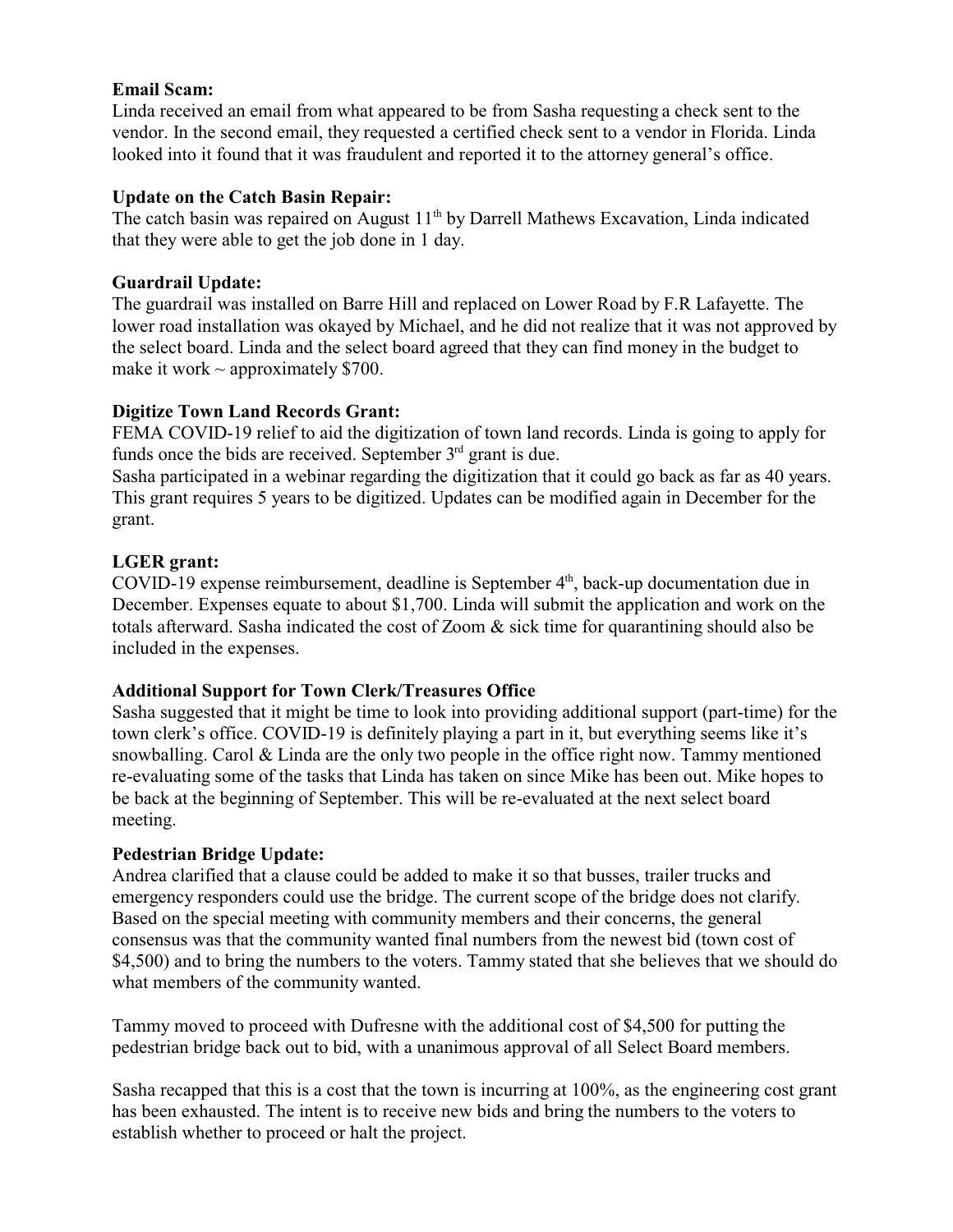### **Stray Animal Contract:**

Tammy moved to move the Stray Animal Contract up in the agenda, with a unanimous approval of all Select Board members.

Tammy mentioned that in the last meeting Linda stated that the Human Society could not do the "limit dollar amount", as the Humane Society cannot keep track of it. The first step from the Humane Society is to seek payment from the pet owner, but the contract requires the town to agree to pay \$100/canine, \$60/feline after 30 days of receiving an invoice in the event the invoice is unpaid by the owner.

Tammy moved to approve of the contract, with a unanimous approval of all Select Board members.

Jim moved for Sasha to be authorized to sign the contract, with a unanimous approval of all Select Board members.

Tammy enquired about an update on some dog issues that were brought forth by a community member. Kate and Sasha concluded that there are two dogs that prompted the concern, and it seems as though the concern has lessened.

The town is still looking for a town constable and animal control officer.

#### **Plainfield Road Commissioner:**

Tammy suggested looking at a job description for Mike Nolan (Road Foreman) and build upon that to define the Road Commissioners role. Sasha suggested for the Road Commissioner's role to include identifying resources (grants, funding). Tammy signified that when Allan Farnham was the Road Commissioner, that he was also the Foreman, so it seems as though Mike's job description would've been revised since he is solely the Foreman. Sasha stated that she would look into this and reconvene on the topic in the next meeting.

### **Emerald Ash Borer Research/Data Collection:**

Adam Zylka from talked about the University of Vermont's progress in researching the emerald ash borer and the health of the ash trees in Vermont. Adam inquired about the allowance of some data collection in Plainfield. Joanne had previously done some data collection along the road right-of-way. Sasha mentioned that the data might be helpful to determine where to focus the efforts of the town to get rid of the trees that are in poor health. Tammy enquired about the use of a drone for this research and how to reassure community members that their privacy is not being violated, Adam ensured the privacy of community members. Tammy requested a write-up of the project and description of data collection from Adam to distribute to community members on social media outlets in effort to proactively disclose the project.

Jim moved to approve the University of Vermont spatial analysis lab to do follow-up filming relating to the emerald ash borer, with a unanimous approval of all Select Board members.

### **Household Hazardous Waste (HHW):**

Betsy Ziegler is Plainfield's representative on Central Vermont Solid Waste Planning District Board.

Cathleen Gent from the CV Solid Waste Management District educated listeners on Household Hazardous Waste (HHW) collections with the intent to help keep hazardous waste products